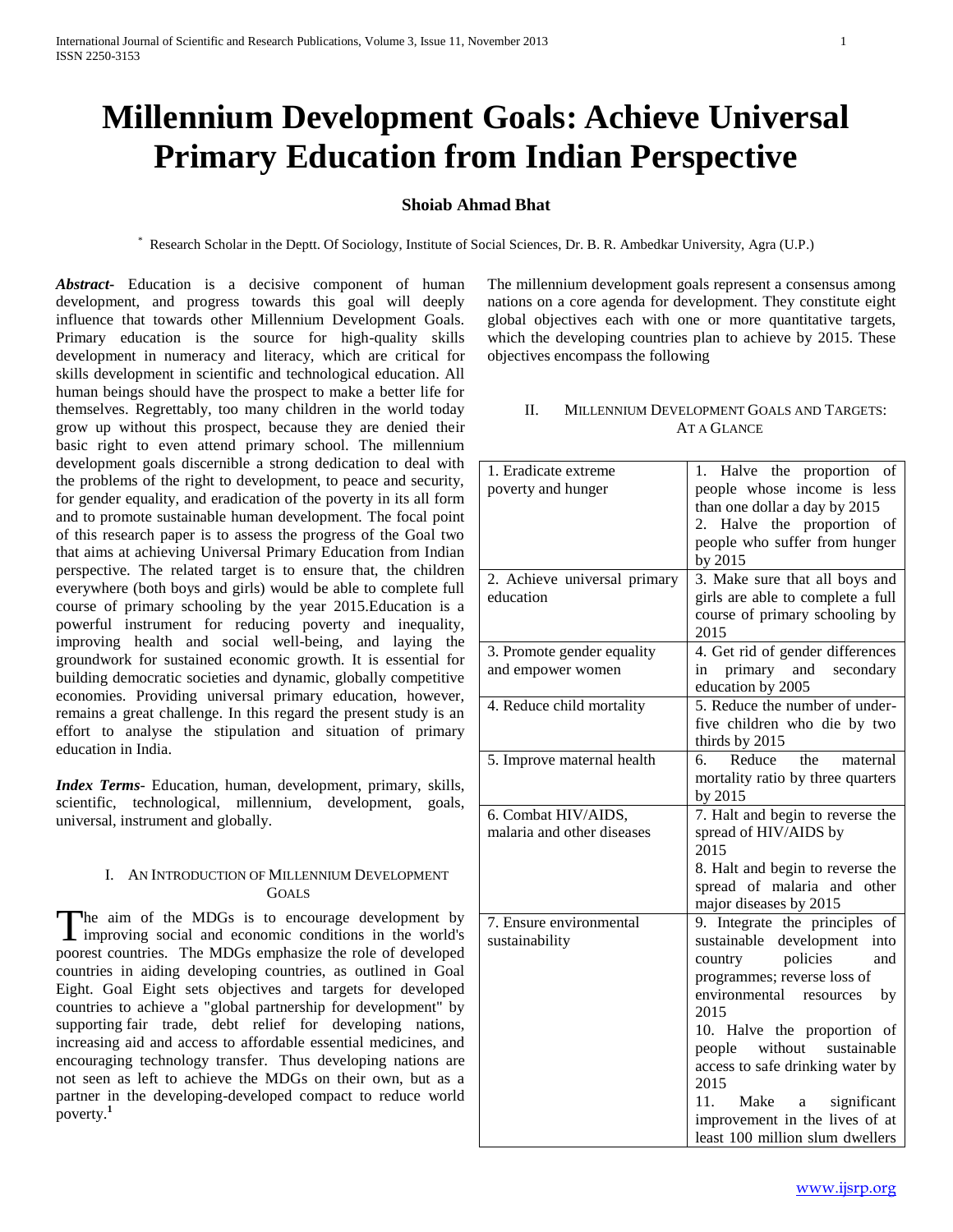|                             | by $2020$                                                            |
|-----------------------------|----------------------------------------------------------------------|
| 8. Develop a global         | 12. Develop further an open                                          |
| partnership for development | trading and financial system                                         |
|                             | that is rule-based, predictable                                      |
|                             | non-discriminatory.<br>and                                           |
|                             | Includes a commitment to good                                        |
|                             | governance, development and                                          |
|                             | poverty reduction-nationally                                         |
|                             | and internationally                                                  |
|                             | 13. Address the least developed                                      |
|                             | countries' special needs. This                                       |
|                             | includes tariff- and quota-free                                      |
|                             | for<br>their<br>exports;<br>access                                   |
|                             | enhanced debt relief for heavily                                     |
|                             | indebted<br>poor<br>countries;<br>cancellation of official bilateral |
|                             | debt:<br>and<br>more                                                 |
|                             | generous<br>official development assistance                          |
|                             | for countries committed<br>to                                        |
|                             | poverty reduction                                                    |
|                             | 14. Address the special needs of                                     |
|                             | landlocked and small island                                          |
|                             | developing States                                                    |
|                             | 15. Deal comprehensively with                                        |
|                             | developing countries'<br>debt                                        |
|                             | problems through national and                                        |
|                             | international measures to make                                       |
|                             | debt sustainable in the long                                         |
|                             | term                                                                 |
|                             | 16. In cooperation with the                                          |
|                             | developing countries, develop                                        |
|                             | decent and productive work for<br>youth                              |
|                             | 17. In cooperation with                                              |
|                             | pharmaceutical companies,                                            |
|                             | provide access to affordable                                         |
|                             | essential drugs in developing                                        |
|                             | countries                                                            |
|                             | 18. In cooperation with the                                          |
|                             | private sector, make available                                       |
|                             | benefits<br>the<br>of<br>new                                         |
|                             | technologies—especially                                              |
|                             | information<br>and                                                   |
|                             | communications technologies                                          |
|                             |                                                                      |
|                             |                                                                      |

 Further, we are now beyond the mid-point between the adoption of the Goals and the target date of 2015. Important progress has been made and there are many notable successes that offer encouragement. In all but two regions, primary school enrolment is at least 90 percent; about 80 percent of children in developing countries now receive a measles vaccine and 1.6 billion people have gained access to safe drinking water since 1990. But, despite significant achievements towards some targets, much more needs to be done. Numerous Goals and targets are likely to be missed without additional, strengthened or corrective actions that are urgently needed. At the current rate of progress, the proportion of people living on less than a dollar a

day is unlikely to be reduced by half in Sub-Saharan Africa by 2015; a quarter of all children in developing countries are still undernourished, and 100 countries will fail to achieve gender parity in both primary and secondary school enrolment.

Achieving the MDGs is now all the more challenging because the development environment is more threatened now than it has been at any time in the recent past. A global economic slowdown, a food security crisis of uncertain magnitude and duration, the development impact of climate change, all directly affect efforts to reduce poverty and to attain the MDGs more broadly. And, for many developing countries, there is a risk that important advances made can quickly unravel.**<sup>2</sup>**

# III. THE GLOBAL PROSPECTS FOR UNIVERSAL PRIMARY COMPLETION BY 2015

 A new World Bank database developed for this study shows that over the 1990s the average rate of primary school completion in the developing world (on a country weighted basis) improved only from 72 to 77 percent, far short of the progress needed to ensure achievement of the education MDG of universal primary completion. On a population-weighted basis, buoyed by China's high reported completion rate, the global picture looks slightly better, rising from 73 to 81 percent over the decade.

 On either basis, however, the global average masks large regional differences in both the distance from the MDG and the progress made over the last decade, as can be seen from figures 1 and 2. Sub-Saharan Africa has the lowest completion rate by far, with barely half of all school-age children completing primary school; it is followed by South Asia, with an average completion rate of about 70 percent. The Middle East and North Africa showed a disturbing pattern of stagnation over the 1990s, with the average completion rate remaining around 74 percent. The Europe and Central Asia region (92 percent) is closest to the goal of universal primary completion, followed by Latin America and the Caribbean (85 percent) and East Asia and the Pacific (84 percent).

 Moreover, within every region, trends at the country level diverge sharply, with rapid progress registered in some countries, stagnation in others, and declines elsewhere. For example, while the global average completion rate for girls improved more than that for boys over the 1990s, it still lags that of boys, at 76 percent compared to 85 percent. Serious gender disparities are evident in at least 13 countries, where girls' completion rates trail those of boys by more than 10 percentage points. While countries such as Tunisia, Bangladesh, and Sri Lanka have made impressive progress in narrowing the gender gap, in other countries it has widened, or narrowed only because of declines in boys' completion rates rather than improvement in girls'.

 Overall, though, the trends over the 1990s provide some encouraging evidence that where political will is strong, effective reforms are adopted, and international support is adequate, dramatic progress in increasing primary completion rates is possible. A significant number of countries, from Brazil and Nicaragua in Latin America to Cambodia in East Asia to South Africa and The Gambia in Africa, registered improvements in the primary completion rate of 20 percentage points or more in less than a decade. This holds out hope that any developing country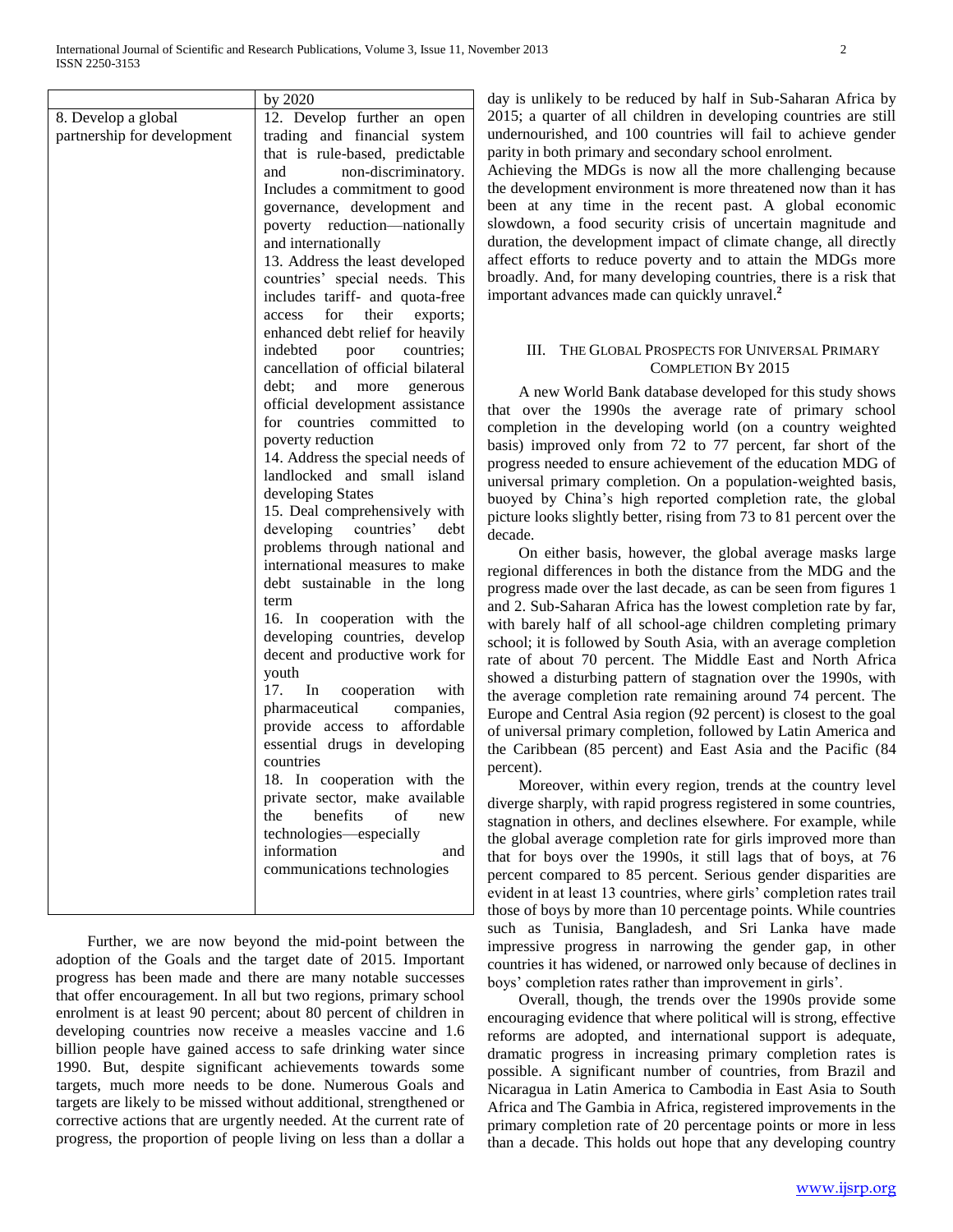whose completion rate is currently 70 percent or higher could meet the MDG by 2015, provided it can achieve and sustain the rate of improvement registered by these high-performing countries.

 At the trend rate of progress achieved over the 1990s, by 2015 the global primary completion rate will not exceed 83 percent. On a population-weighted basis, the world would come closer to achieving the MDG, with about 9 out of every 10 children globally completing primary school. But, as figures 1 and 2 indicate, underlying this global average would be a wide gulf in performance across regions. Ultimately, the MDG will not be attained unless every child in every country has the chance to complete primary school, and change will have to happen at the level of national education systems in order to reach the goal. Therefore, the focus of this analysis is the country-by-country prospects for reaching universal primary completion (UPC) by 2015.**<sup>3</sup>**

 Universal primary education would be a hollow achievement if the focus were simply on enrolment rather than on the completion of primary education. In 2010, the global primary completion rate (measured by the gross intake ratio to the last grade of primary education) reached 90 per cent, compared with 81 per cent in 1999. Regional values ranged from 70 per cent in sub-Saharan Africa to almost 100 per cent in Latin America and the Caribbean and also in the Caucasus and Central Asia.**<sup>4</sup>**Education is included in all major international human rights treaties. All countries in the world have signed unto one, if not more, of these documents, thus accepting to bear duties in realising education as a right. In practical terms, this means recognising that education is not merely a policy goal but consists of entitlements, obligations and freedoms. According to UN documents and interpretation, these are reflected in 4 key elements (4As): Availability, Accessibility, Acceptability and Adaptability.

 Too many children are still denied their right to primary education, if current trends continue the world will not meet the goal of universal primary education by 2015.Adjusted net enrolment rate in primary education, 2000 and 2011 (Percentage).



(Source: [The Millennium Development Goals Report 2013\)](http://www.undp.org/content/undp/en/home/librarypage/mdg/the-millennium-development-goals-report-2013.html)

# IV. MILLENNIUM DEVELOPMENT GOALS: ACHIEVE UNIVERSAL PRIMARY EDUCATION FROM INDIAN **PERSPECTIVE**

 India is far behind in the goal to achieve universal primary school enrolment. In 1999, the net primary enrolment rate was only 52.5 percent—a long way off from the goal of 100 percent enrolment by 2015 (World Bank, 2004).9 Primary completion rates rose slightly between 1993 and 2000, from 58.7 percent to 61.4 percent, but dropout rates are clearly still very high.

 Although more than 90 percent of Indians have a primary school located within one kilometre of their residence, the quality of the teaching and the lack of facilities, such as classrooms and basic water and sanitation, lead to a lack of functional literacy in many of the children who manage to complete school (Bajpai and Goyal, 2004). Another major factor affecting student enrolment in and completion of primary school is teacher absenteeism. Data from a 2003 World Bank survey indicate that about 25 percent of teachers were absent on any given day they were supposed to teach.

 The Indian government has set goals for improving access to and completion of elementary education that are more ambitious than the MDGs. The National Program of Universal Education, known as Sarva Shiksha Abhiyan (SSA) was launched by the government as part of its commitment to universalize access to and ensure completion of primary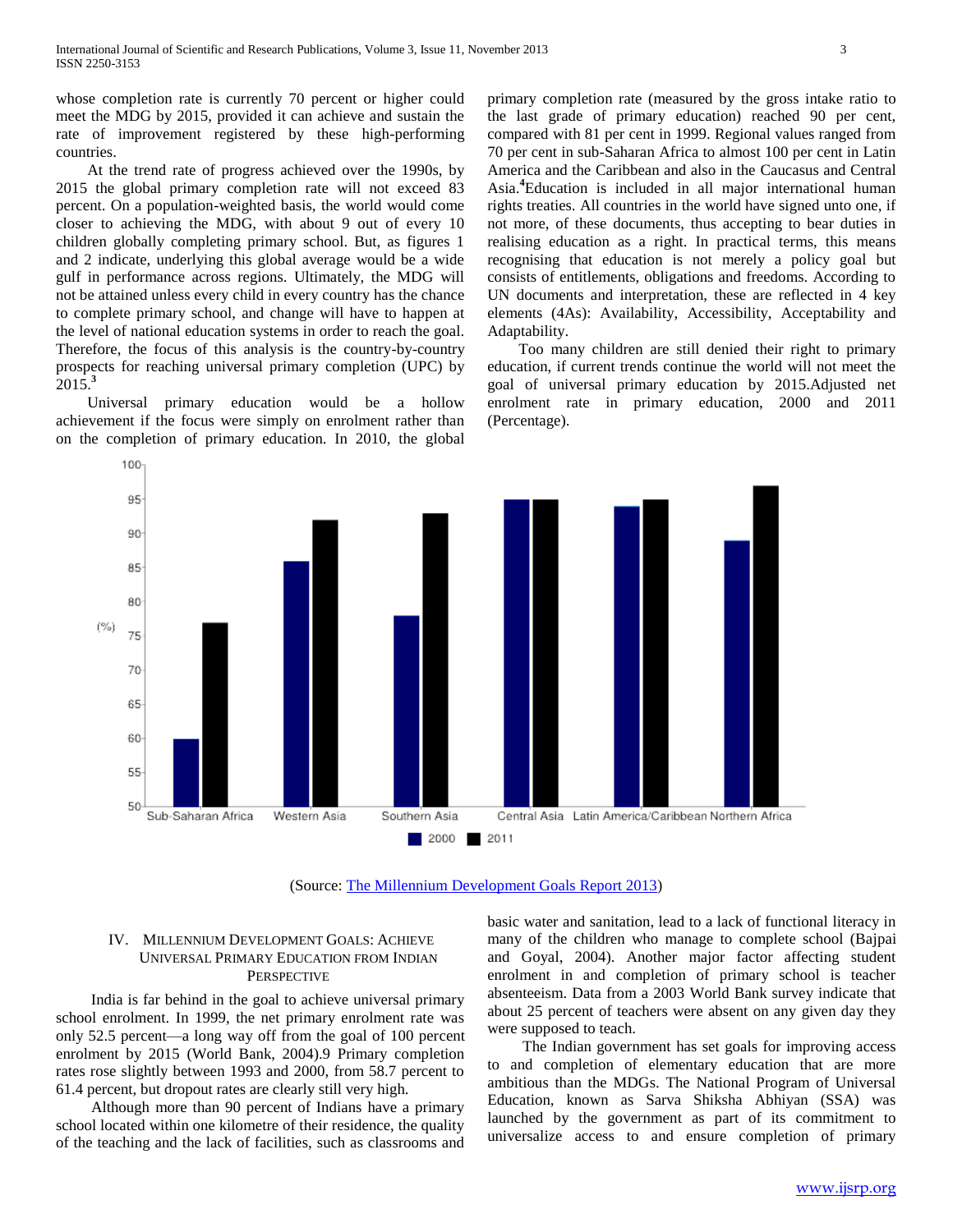schooling by 2010. The SSA sets out to have all children complete five years of schooling by 2007, to have all children complete eight years of schooling by 2010, to eliminate gender and social disparities in primary schooling by 2007 and by 2010 in secondary schooling, and to have universal retention of children in primary school by 2010. The Tenth Five-Year Plan sets out to increase the literacy rate to 75 percent by 2007 and to reduce gender gaps in literacy and wage rates by at least 50 percent by 2007. While it is extremely promising that the government itself has laid out these goals, which go beyond the MDGs within a shorter time frame, it remains to be seen whether any of these will be met.

 The literacy rate of 15-24-year olds increased from 64.3 percent in 1990 to 73.3 percent in 2001. It is noteworthy that primary school completion rates were lower than youth literacy rates, bringing to light the question of the definition of literacy and/or the manner in which it is measured. While the increase in literacy rates is of significance, the numbers may be misleading as to what such literacy rates actually mean about the presence of effective literacy in the population (Bajpai and Goyal, 2004).

 India is off-track in terms of improving the proportion of girls to boys in primary education. The ratio was 0.71 in 1990-91 and climbed to 0.77 by 1999-2000. It is estimated that if improvements continue at their current rate, the ratio of girls to boys in primary school will be 0.83 in 2015, which is substantially below the goal of equal schooling for girls and boys by that year. In secondary and tertiary education, there is even more room for improvement, as in 1999-00, the ratio of girls to boys in secondary school was 67 and in tertiary school it was a mere 51 (HDR, 2003).

 Gender disparity in schooling varies across India and is greatest in Bihar, Uttar Pradesh, and Rajasthan, where gross primary enrolment rates are about two thirds or less for females than for males (World Bank, 2004). At the same time, gross primary enrolment rates for girls and boys are on or near-par in Punjab, Haryana, Sikkim and Kerala. Between 1980-81 and 1999-00, there was a lessening of gender disparity in primary enrolment ratios in most states, but Uttar Pradesh and Orissa actually experienced a minor relative decrease in their ratios.

 As mentioned earlier, among other factors, the provision of midday meals for school children has been seen as a key element in increasing enrolment and retention of students. Historically, Tamil Nadu has been successful in using the midday meals scheme to enhance rates of enrolment and retention over time. In Tamil Nadu in 1986-87, the total primary school dropout rate (girls and boys combined) was 22.9 percent and by 2000-01, it had decreased to 14.4 percent. The dropout rate for girls during the same period was reduced by more than two-thirds, from 25 percent to 16 percent. At the same time, the dropout rate for boys decreased from 19.8 percent to 12.9 percent (Government of Tamil Nadu, various years).

 There are wide interstate disparities in dropout rates of children in grades one through five. In 1999-00, over 50 percent of children in Bihar did not complete primary schooling, while over 90 percent of children completed primary school in Kerala (World Bank, 2004). Maharashtra, Karnataka and Tamil Nadu, followed Kerala with the country's highest primary school completion rates-- all above 75 percent. The north eastern states, along with Bihar, Uttar Pradesh, Madhya Pradesh and Rajasthan

ranked at the bottom, with completion rates at about 50 percent or lower. Taken together, Uttar Pradesh and Madhya Pradesh and Rajasthan account for almost one third of India's population, and the poor performance of these states not only fails the children within them, but diminishes India's chances of meeting the MDG on education.

 Madhya Pradesh, one of India's poorest states, has been working to improve its poor education record and in 1997, the state government began the Education Guarantee Scheme (EGS) in an effort to ensure universal access to primary school throughout the state. The EGS is part of Madhya Pradesh's broad decentralization program and it builds a three-way partnership among the state government, local governments (usually a village council or panchayat), and the community. The responsibility of identifying needs for schools falls on the community, the panchayat oversees the schools' functioning, and the government grants funds for salaries, training and supplies within a three-month time period following community identification of need. The binding time frame is essential, in that its statutory framework forces movement from rhetoric to action, similar to the Employment Guarantee Scheme in Maharashtra (Government of M.P., 2000). Another key element is one that reflects a decentralized aspect of the scheme: teachers are locally appointed and overseen by the panchayat, which can help reduce the high rates of absenteeism that plague the educational system.

 Within the first year of operation, an average of 40 primary schools emerged each day in Madhya Pradesh, revealing the overwhelming demand for facilities. Of the 15,568EGS schools that cropped up between 1997 and 1998, most of them were in tribal areas; SC/ST make up almost 70 percent of enrolment in these schools and girls account for about 45 percent enrolment. Not only has the EGS been instrumental in scaling up access to schools, but it has provided access to segments of the population that have been traditionally left behind, making strides towards greater social and gender equality in the state. The program spread to Rajasthan and Uttar Pradesh in 1999 and to Orissa in 2000.

 In 2001-02, India spent about 4 percent of its GDP on education (GOI, Department of Education). Expenditure on education has been rising over the years, but is still lower than the targeted expenditure by the government of 6 percent of GDP. As a proportion of government expenditure on all sectors of education, about half was spent on primary education in 2000. The situation in 1990 was very similar, as India spent 3.8 percent of its GDP on education, of which about 1.8 percent was spent on primary education. In comparison to China, which has the largest education system in the world, India actually spends a larger percentage of its GNP on education, but its literacy rates are notably lower than China's.12 In 2000, China's literacy rate was about 86 percent, while India's was about 65 percent. China's net rates of school enrolment and its proportion of girls to boys enrolled in school are substantially higher than India's.**<sup>5</sup>**

# **Ensure that by 2015 children everywhere, boys and girls alike, will be able to complete a full course of primary education:-**

 By the measure of net enrolment ratio (NER), an appropriate indicator for enrolment, the country has already crossed by 2008-09, the cut-off line regarded as the marker value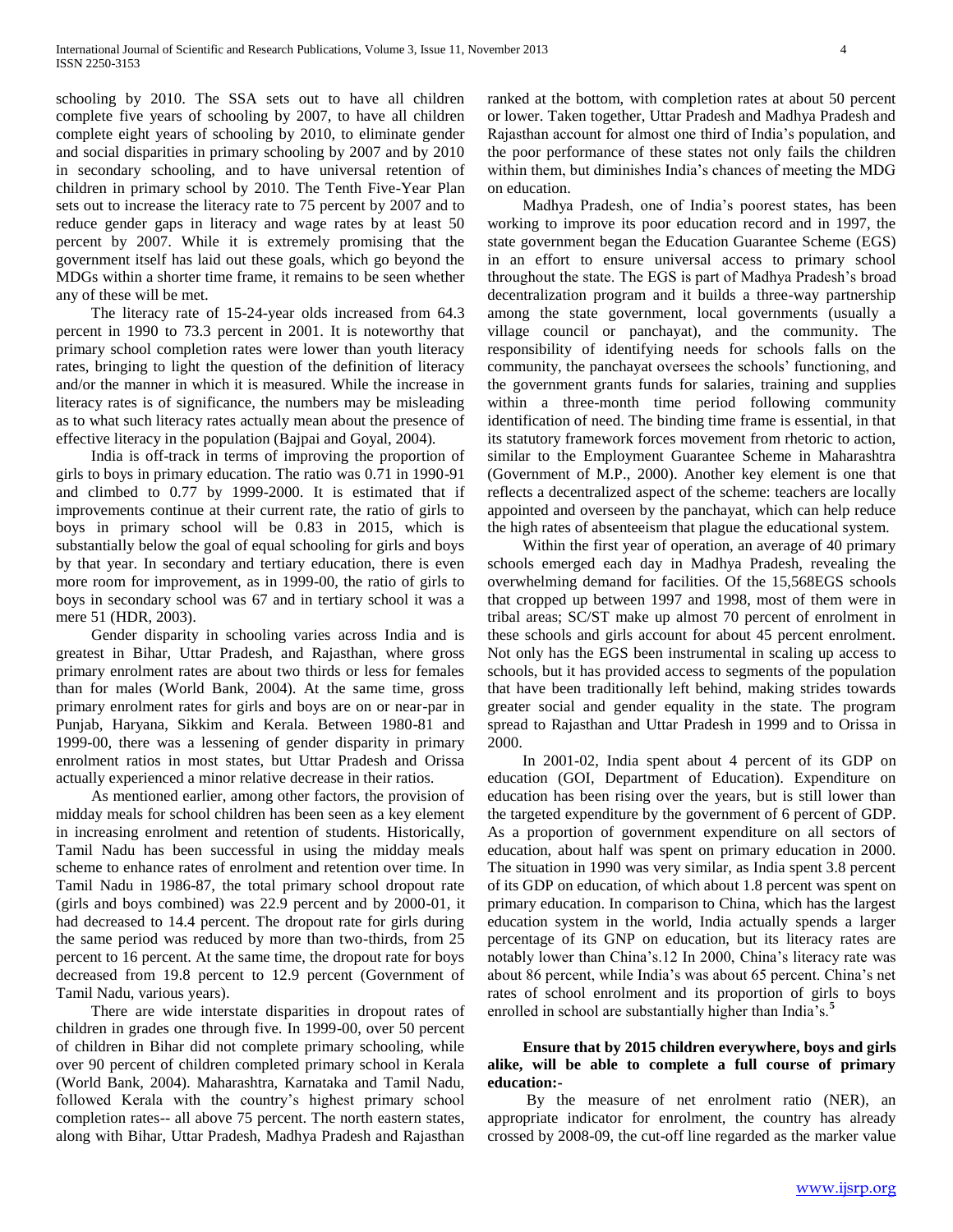for achieving 2015 target of universal primary education for all children aged 6-10 years Primary enrolment of 6-10 year old children by their NER measure has improved from 83% in the year 2000 to over 95% in 2007-08. The NER estimated from this trend works out to be about 75 % for 1990 and is about 96% for 2008. In the years 2008-09 and 2009-10, India's NER by the DISE statistics, are 98.6% and 98.3% respectively.

 State-wise decomposition of NER as available for 24 States/UTs from DISE based reports for the more recent years does not really form any indicative basis for the purpose of estimating the States" trend in NER and their projected levels by 2015. Due to various shortcomings with the sub-national estimates of NER by DISE data, the national series of values only have been used for this report. The trend of national estimates suggests that the country is likely to achieve universal primary enrolment by the measure of NER well before 2015. However, the States" levels of Net Attendance Rate (NAR) presented by NSS report for the year 2007-08 have been used here as a proxy indicator to suggest indicative measures of the net effect of enrolment in schools in the year 2007-08 taking into

account the expected high positive correlation between NER and NAR.

 Against 95.9% NER for the country as a whole in 2007-08, the all-India level NAR for the same year is estimated to be 84%. Thus, of the children aged 6-10 years who are enrolled in Class I-V, only84% attends the school/classes. Universal enrolment of pupils in the primary grade therefore, does not necessarily imply students" cent percent attendance in schools. It is observed that only in the States/UTs of Assam (90%), Chhattisgarh (91%), Himachal Pradesh (91%), J&K (92%), Karnataka (92%), Kerala (91%), Maharashtra (91%), Mizoram (97%), Sikkim (90%), Andaman and Nicobar Is (93%), Daman & Diu (97%) and Lakshadweep (96%) have 90% or more children aged 6-10 years attending classes I-V of primary grade in 2007-08. Other States/UTs which have 80% or less children aged 6-10 years attending classes I-V include Arunachal Pradesh (75%), Bihar (72%), Jharkhand (79%) and Meghalaya (75%). Majority of States/UTs (19 out of 35) have 80-90% children of 6-10 years of age attending primary grade classes.

|                         |                      |                       |                       |                       |                       | <b>Projected Estimate</b> |                                 |  |
|-------------------------|----------------------|-----------------------|-----------------------|-----------------------|-----------------------|---------------------------|---------------------------------|--|
|                         | <b>STATES/UTs</b>    | 2007-08<br><b>NAR</b> | 2007-08<br><b>NER</b> | 2008-09<br><b>NER</b> | 2008-09<br><b>NER</b> | <b>Target</b><br>2015     | <b>Likely</b><br>Ach'nt<br>2015 |  |
| $\,1\,$                 | Andhra Pradesh       | 86                    | 98.2                  | 100.0                 | 100.0                 | 100.0                     | 100.0                           |  |
| $\overline{2}$          | Arunachal<br>Pradesh | 75                    | 85.6                  | 88                    | 87.8                  | 100.0                     | 100.0                           |  |
| $\overline{\mathbf{3}}$ | Assam                | 90                    | 100.0                 | 100.0                 | 100.0                 | 100.0                     | 98.85                           |  |
| $\overline{4}$          | <b>Bihar</b>         | 72                    | 82.2                  | 84.5                  | 84.31                 | 100.0                     | 91.17                           |  |
| $\overline{5}$          | Chhattisgarh         | 91                    | 100.0                 | 100.0                 | 99.7                  | 100.0                     | 100.0                           |  |
| $\overline{6}$          | Delhi                | 89                    | 100.0                 | 100.0                 | 100.0                 | 100.0                     | 100.0                           |  |
| $\overline{7}$          | Goa                  | 89                    | 100.0                 | 100.0                 | 100.0                 | 100.0                     | 100.0                           |  |
| $\overline{8}$          | Gujarat              | 89                    | 100.0                 | 100.0                 | 100.0                 | 100.0                     | 98.85                           |  |
| $\mathbf{9}$            | Haryana              | 86                    | 98.2                  | 100.0                 | 99.7                  | 100.0                     | 100.0                           |  |
| $\overline{10}$         | Himachal Pradesh     | 91                    | 100.0                 | 100.0                 | 100.0                 | 100.0                     | 98.85                           |  |
| 11                      | Jammu & Kashmir      | 92                    | 100.0                 | 100.0                 | 99.7                  | 100.0                     | 100.0                           |  |
| 12                      | Jharkhand            | 79                    | 90.2                  | 92.7                  | 92.4                  | 100.0                     | 100.0                           |  |
| 13                      | Karnataka            | 92                    | 100.0                 | 100.0                 | 100.0                 | 100.0                     | 98.85                           |  |
| 14                      | Kerala               | 91                    | 100.0                 | 100.0                 | 100.0                 | 100.0                     | 98.85                           |  |
| 15                      | Madhya Pradesh       | 88                    | 100.0                 | 100.0                 | 99.7                  | 100.0                     | 98.85                           |  |
| 16                      | Maharashtra          | $\overline{91}$       | 100.0                 | 100.0                 | 100.0                 | 100.0                     | 100.0                           |  |
| 17                      | Manipur              | 87                    | 99.3                  | 100.0                 | 100.0                 | 100.0                     | 100.0                           |  |
| 18                      | Meghalaya            | $\overline{75}$       | 85.6                  | $\overline{88}$       | 87.8                  | 100.0                     | 100.0                           |  |
| 19                      | Mizoram              | 97                    | 100.0                 | 100.0                 | 99.7                  | 100.0                     | 98.5                            |  |
| $\overline{20}$         | Nagaland             | 86                    | 98.2                  | 100.0                 | 99.7                  | 100.0                     | 100.0                           |  |
| 21                      | Orissa               | 85                    | 97                    | 99.8                  | 99.5                  | 100.0                     | 100.0                           |  |
| $\overline{22}$         | Punjab               | 82                    | 93.6                  | 96.2                  | $\overline{96}$       | 100.0                     | 100.0                           |  |
| $\overline{23}$         | Rajasthan            | $\overline{83}$       | 94.8                  | 97.4                  | 97.1                  | 100.0                     | 100.0                           |  |
| 24                      | Sikkim               | $\overline{90}$       | 100.0                 | 100                   | 100.0                 | 100.0                     | 100.0                           |  |
| $\overline{25}$         | Tamil Nadu           | 84                    | 95.9                  | 98.6                  | 98.3                  | 100.0                     | 100.0                           |  |
| $\overline{26}$         | Tripura              | 89                    | 100.0                 | 100.0                 | 100.0                 | 100.0                     | 98.9                            |  |
| $\overline{27}$         | Uttarakhand          | 86                    | 98.2                  | 100.0                 | 100.0                 | 100.0                     | 100.0                           |  |
| $\overline{28}$         | <b>Uttar Pradesh</b> | 82                    | 93.6                  | 96.2                  | 96.0                  | 100.0                     | 100.0                           |  |
| $\overline{29}$         | West Bengal          | 88                    | 100.0                 | 100.0                 | 100.0                 | 100.0                     | 98.9                            |  |

30 A & N Island 93 100.0 100.0 100.0 100.0 98.9

**Table -1: Net Enrolment Ratio (Primary) Percentage**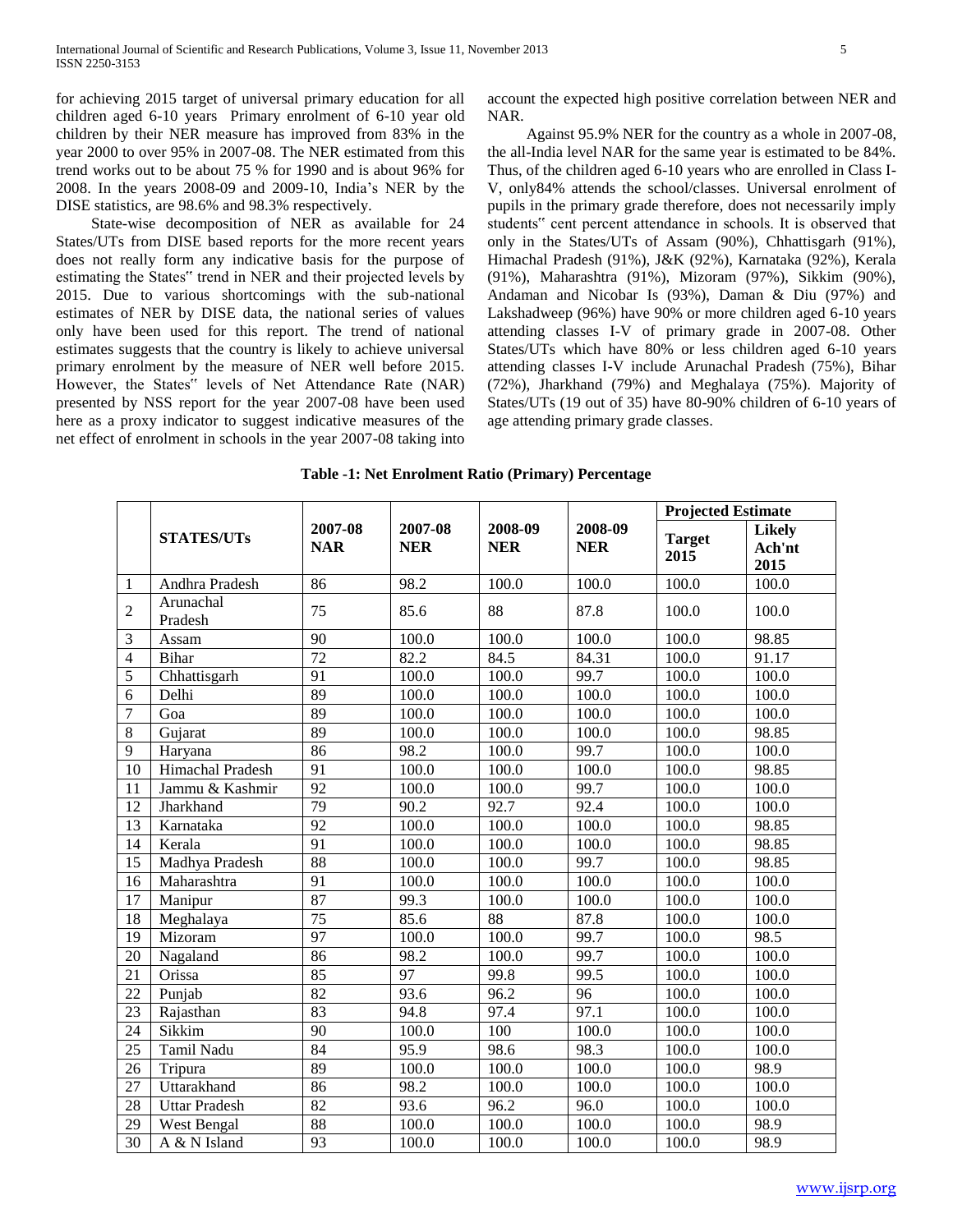| 32 | Chandigarh          | 85 | 97.0  | 99.8  | 99.5  | 100.0 | 100.0 |
|----|---------------------|----|-------|-------|-------|-------|-------|
| 33 | &<br>Nagar<br>Dadra | 87 | 99.3  | 100.0 | 100.0 | 100.0 | 100.0 |
|    | Haveli              |    |       |       |       |       |       |
| 34 | Daman & Diu         | 97 | 100.0 | 100.0 | 100.0 | 100.0 | 98.9  |
| 35 | Lakshadweep         | 96 | 100.0 | 100.0 | 100.0 | 100.0 | 98.9  |
| 36 | Puducherry          | 86 | 98.2  | 100.0 | 100.0 | 100.0 | 100.0 |
|    | All India           | 84 | 95.9  | 98.6  | 98.3  | 100.0 | 100.0 |

(Source of data:- Estimates based on DISE data for the reference years concerned with adjustments made using NAR data of NSS report No. 532: Participation and Expenditure on Education in India 2007-08)

 Attendance ratio drops drastically in upper primary grade classes VI-VIII (59% in 2007-08) in the country as a whole though the overall attendance ratio in Classes I-VIII is higher(86% in 2007-08) as compared to the primary level attendance ratio (84%). This signifies that a sizable number of pupils who are over-aged for attending Grade I-V and not counted for NAR(I-V) as well as a sizable number of pupils who are under-aged for attending Grade VI-VIII and so not counted for NAR (VI-VIII) are eligible for getting counted for the NAR(I-VIII), thereby pushing the NAR (I-VIII) level of the country as a whole and that for the States/UTs higher than corresponding NAR (I-V) levels. As a result, as many as 19 out of 35 States/UTs have 90% or more NAR in Grade I-VIII: Assam (91%), Chhattisgarh (90%), Delhi (91%), Himachal Pradesh (96%), J&K (93%), Karnataka (91%), Kerala (94%), Maharashtra (91%), Manipur (91%), Mizoram (97%), Nagaland (90%), Sikkim (93%), Tamil Nadu (92%), Tripura (90%), Andaman and Nicobar Is (94%), Dadra & Nagar Haveli (90%), Daman & Diu (97%, Lakshadweep (94%) and Puducherry (92%).

**Population category** 

 (Source of Data: NSS Report 532: Participation and Expenditure on Education in India 2007-08)

 The sustainability of the NER at the level of attainment as in 2009-10 will largely depend on sustained improvement in survival rate in the primary stage upto Grade V, which has risen from 62% in 1999 to 72% in 2007-08. About 9.36% children who got enrolled in Grade I to Grade V dropped out of the system before completing the primary schooling during 2007-08 against 9.96% during the previous year.

Table-2: Net attendance ratio in the Class-group I-VIIIdionts at extendent intervening survey results with post-2001 Attaining 100% Youth literacy is also concomitant; going at the rate by which it increased between 1991 and 2001- from 61.9% to 76.4 %, India is expected to have youth literacy of 82.1% by 2007 and 100% by the end of 2012. The youth literacy rate among urban persons was 82% in 2001 against 59.7% for rural persons in 2001. The youth literacy among males was 76.7% in 2001 against 54.9% for females. The rural-urban gap in youth literacy also has significantly reduced. Compared to males", the youth literacy of females tends to move faster. The male-female gap in youth literacy is predominantly confined to the north, north-eastern and central Indian belt. Literacy

**State/UT : (2007-08)**

reference years also indicate the on-track movement of youth literacy.**<sup>6</sup>**

|                | State/UT                         |              |       |             |               |     | Table-3: Literacy rates for 15+ age-Groups |                                          |             |      |        |       |              |       |
|----------------|----------------------------------|--------------|-------|-------------|---------------|-----|--------------------------------------------|------------------------------------------|-------------|------|--------|-------|--------------|-------|
|                |                                  | <b>Rural</b> | Urban | <b>Male</b> | <b>Female</b> | All |                                            |                                          |             |      |        |       |              |       |
| 1              | Andhra<br>Pradesh                | 84           | 89    | 83          | 88            | 86  |                                            | <b>Indicator</b><br>of<br>literacy       | Year        | Male | Female | Rural | <b>Urban</b> | Total |
| $\overline{2}$ | Arunachal<br>Pradesh             | 79           | 92    | 81          | 82            | 81  |                                            | Literacy<br>$(\% )$ in the               |             |      |        |       |              |       |
| 3              | Bihar                            | 74           | 79    | 70          | 78            | 74  |                                            | age-                                     | 2001        | 68.0 | 84.0   | 72.0  | 87.0         | 76.0  |
| 4              | Gujarat                          | 85           | 90    | 84          | 89            | 86  |                                            | group $15-$                              |             |      |        |       |              |       |
| 5              | Haryana                          | 87           | 90    | 85          | 90            | 88  |                                            | 24 yrs                                   |             |      |        |       |              |       |
| 6              | Jharkhand                        | 80           | 90    | 82          | 81            | 81  |                                            |                                          |             |      |        |       |              |       |
| $\tau$         | Manipur                          | 89           | 96    | 90          | 91            | 91  |                                            | Literacy                                 |             |      | 55.1   |       |              |       |
| $\,8\,$        | Meghalaya                        | 80           | 86    | 81          | 81            | 81  |                                            | $(\% )$ in the                           |             |      |        |       |              |       |
| 9              | Punjab                           | 88           | 81    | 85          | 87            | 86  | $\overline{c}$                             | age-                                     | $2005 -$    | 78.1 |        |       |              |       |
| 10             | Rajasthan                        | 83           | 87    | 79          | 88            | 84  |                                            | group $15-$<br>49                        | 06          |      |        |       |              |       |
| 11             | Uttar<br>Pradesh                 | 84           | 77    | 81          | 85            | 83  |                                            | years                                    |             |      |        |       |              |       |
| 12             | Chandigarh                       | 74           | 89    | 82          | 88            | 86  |                                            | Literacy                                 |             |      |        |       |              |       |
| 13             | $\&$<br>Dadra<br>Nagar<br>Haveli | 88           | 99    | 81          | 95            | 90  | 3                                          | $(\% )$ in the<br>age-<br>group<br>$15+$ | 2007-<br>08 | 76.7 | 54.9   | 59.7  | 82.0         | 66.0  |
|                | All India                        | 85           | 87    | 84          | 87            | 86  |                                            | years                                    |             |      |        |       |              |       |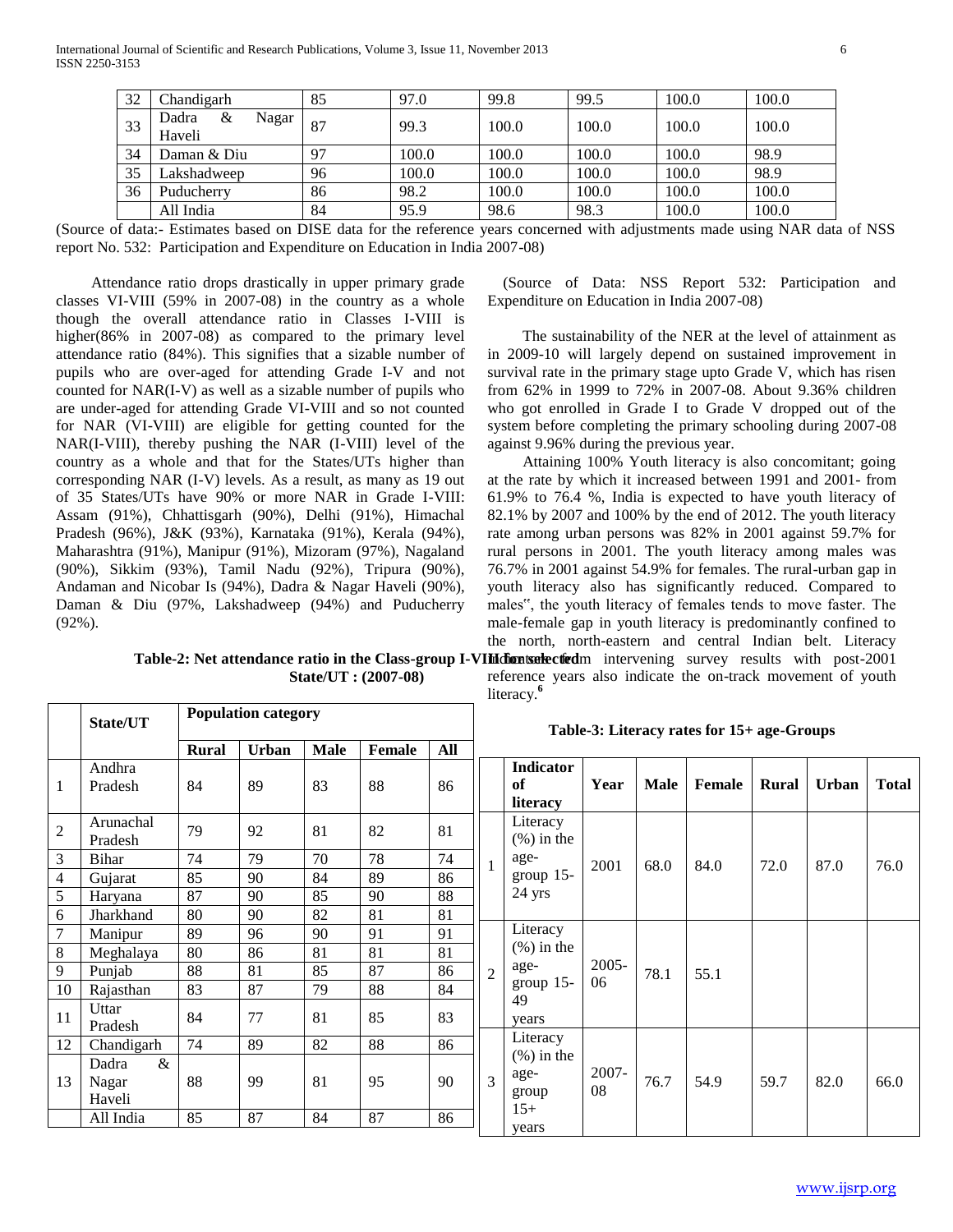|  | Literacy<br>$(\% )$ in the<br>age-<br>group $15-$<br>24<br>yrs | 2007-<br>08 | 91.0 | 80.0 | 83.0 | 93.0 | 86.0 |
|--|----------------------------------------------------------------|-------------|------|------|------|------|------|
|--|----------------------------------------------------------------|-------------|------|------|------|------|------|

(Source of Data: - Population Census of India, 2001; NFHS-III report 2005-06 and NSS Report 532: Participation and Expenditure on Education in India 2007-08)

 As per Census 2001, the States which reported youth literacy rates less than the national estimate of 76% are Andra Pradesh (73.6%), Arunachal Pradesh (70.1%), Assam (73.5%), Bihar (56.8%), Jammu & Kashmir (68.2%), Jharkhand (65.2%), Madhya Pradesh (74.6%), Meghalaya (74%), Nagaland (75.5%), Orissa (75.4%), Rajasthan (72%) and Uttar Pradesh (66.5%). The low levels are due to the prevailing huge gap in male- female literacy and urban –rural literacy in these States. For these States with Youth Literacy less than the national level as per Census 2001, the status as per 2007-08 NSS results is as under:

**Table - 4: Percentage of literates among youth Census 2001 NSS 2007-08 for low performing States**

| <b>State Name</b>       |     | % literates among youth: Census 2001 |      |       |       | % literates among youth: NSSO (2007-8) |        |      |       |       |  |  |
|-------------------------|-----|--------------------------------------|------|-------|-------|----------------------------------------|--------|------|-------|-------|--|--|
|                         | All | Female                               | Male | Rural | Urban | All                                    | Female | Male | Rural | Urban |  |  |
| &<br>Jammu<br>Kashmir   | 68  | 57                                   | 78   | 63    | 83    | 88                                     | 83     | 93   | 87    | 94    |  |  |
| Rajasthan               | 72  | 55                                   | 87   | 68    | 84    | 78                                     | 64     | 90   | 74    | 89    |  |  |
| <b>Uttar Pradesh</b>    | 67  | 53                                   | 78   | 63    | 77    | 80                                     | 73     | 87   | 79    | 84    |  |  |
| Bihar                   | 57  | 43                                   | 69   | 53    | 80    | 67                                     | 55     | 77   | 64    | 86    |  |  |
| Arunachal<br>Pradesh    | 70  | 62                                   | 78   | 65    | 86    | 84                                     | 77     | 90   | 80    | 97    |  |  |
| Nagaland                | 76  | 73                                   | 78   | 73    | 90    | 99                                     | 98     | 100  | 100   | 97    |  |  |
| Meghalaya               | 74  | 74                                   | 74   | 69    | 92    | 97                                     | 96     | 97   | 96    | 97    |  |  |
| Assam                   | 74  | 68                                   | 79   | 71    | 90    | 92                                     | 90     | 94   | 92    | 97    |  |  |
| Jharkhand               | 65  | 50                                   | 79   | 57    | 88    | 75                                     | 62     | 86   | 70    | 93    |  |  |
| Orissa                  | 75  | 66                                   | 85   | 73    | 89    | 84                                     | 78     | 91   | 82    | 95    |  |  |
| Madhya Pradesh          | 75  | 63                                   | 85   | 69    | 88    | 85                                     | 77     | 92   | 82    | 93    |  |  |
| Dadra & Nagar<br>Haveli | 67  | 48                                   | 80   | 60    | 89    | 85                                     | 63     | 99   | 83    | 97    |  |  |
| Andhra Pradesh          | 74  | 65                                   | 82   | 68    | 86    | 87                                     | 82     | 92   | 84    | 94    |  |  |

(Source: Census 2001, NSSO 2007- 08)

 As per the Census 2011 results, the all India literacy rate (7+years) has surged forward from 64.83% in 2001 to 74.04% in 2011 showing an increase of 9.21 percentage points. The literacy rate for males and females works out to 82.14% and 65.46% respectively. The increase in literacy rates in males and females during 2001 - 2011 are of the order of 6.88 and 11.79 percentage points respectively corroborating the conclusion of on-the -track movement of youth literacy.

### V. NATION'S PLEDGE TO ACHIEVE THE GOAL OF UNIVERSAL PRIMARY EDUCATION

 The 86th Constitutional Amendment Act, 2002 has made elementary education a Fundamental Right for children in the age group of 6-14 years by providing that "the State shall provide free and compulsory education to all children of the age of six to fourteen years in such a manner as the State may, by law, determine". This has been a path breaking legislation in India, where such a major commitment to the cause of elementary education has bound governments, community based organizations and civil society into a common resolve to achieve universal elementary education.

 Drawing upon the Constitution and other policy statements articulated in the years that followed, the Government of India in partnership with State Governments has designed different

strategies, interventions, schemes and programmes with specific objectives that impinge on girls' education.

 Sarva Shiksha Abhiyan (SSA) is Government of India's flagship programme for achievement of Universalization of Elementary Education (UEE) in a time bound manner, as mandated by 86th amendment to the Constitution of India making free and compulsory Education to the Children of 6-14 years age group, a Fundamental Right. SSA is being implemented in partnership with State Governments to cover the entire country and address the needs of 192 million children in 1.1 million habitations.

 The programme seeks to open new schools in those habitations which do not have schooling facilities and strengthen existing school infrastructure through provision of additional class rooms, toilets, drinking water, maintenance grant and school improvement grants. Existing schools with inadequate teacher strength are provided with additional teachers, while the capacity of existing teachers is being strengthened by extensive training, grants for developing teaching-learning materials and strengthening of the academic support structure at a cluster, block and district level. SSA seeks to provide quality elementary education including life skills. SSA has a special focus on girl's education and children with special needs. SSA also seeks to provide computer education to bridge the digital divide.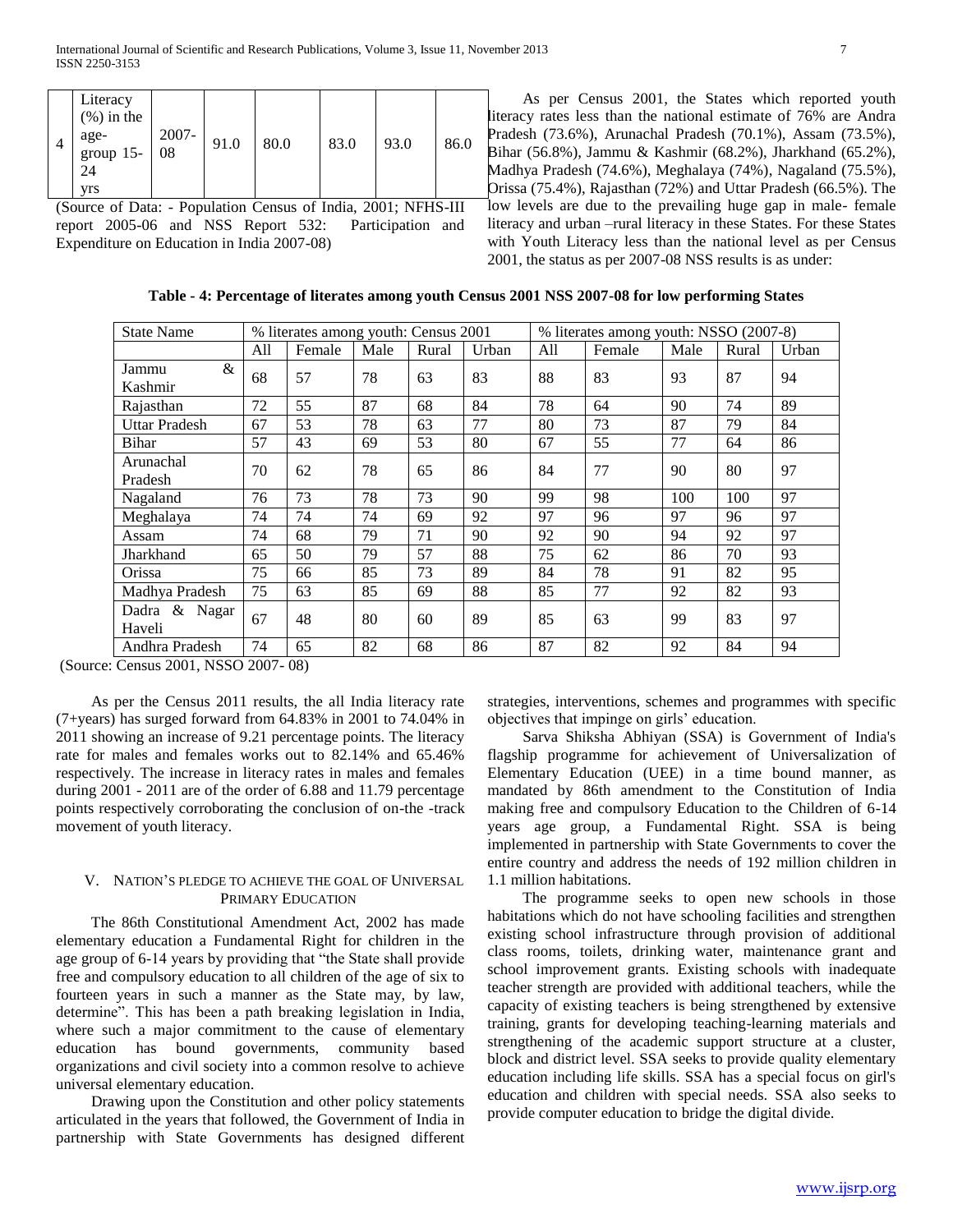The Mid Day Meal Scheme (MDMS) is the world's largest school feeding programme reaching out to more than 11 crore children in 12.63 lakh institutions across the country. With a view to enhancing enrollment, retention and attendance and simultaneously improving nutritional levels among children, the National Programme of Nutritional Support to Primary Education (NPNSPE) was launched as a Centrally Sponsored Scheme on 15th August 1995, initially in 2408 blocks in the country. The Scheme had undergone a number of revisions in the past and today, Mid day Meal scheme is serving children of classes I-VIII studying in Government, Local Body, Government Aided and National Child Labour Project Schools and the centres run under Education Gurantee Scheme (EGS)/ Alternative & Innovative Education (AIE) centres including Madarasas / Maktabs supported under SSA. Studies have shown that, MDMS has helped in preventing classroom hunger, promoting school Participation, fostering social equality and enhancing gender equity thereby facilitating overall healthy growth of children.

With the committed initiatives by the Government and its successful initiatives, the Country will be achieving and maintaining the universalisation of Primary education and leading to sustained cent percent youth literacy.**<sup>7</sup>**

#### VI. SUGGESTIONS

- 1. Improve the quality of education. Providing access to schooling is not sufficient, the quality of teaching must be good. The identification of factors which influence learning and optimisation of such factors is essential: use of manuals, training teachers, curriculum reforms, teaching in national languages, understanding French as a teaching language, schooling organisation and school establishment management.
- Supporting the development and piloting of efficient sector based policies. Improvement in the efficacy of educational systems is a prerequisite for their extension and overall efficiency, the alternative being deploying ever greater resources with proportionately diminishing returns.
- 3. Support the deployment of participative management of schools with development of greater levels of responsibility and synergy with local actors in the education community (parents and their associations, representatives of local authorities, teachers) in the expression of the education offer and demand and the management, follow up and evaluation of the primary education system.
- Strengthen and maintain national political commitments to the provision of free and compulsory primary education for all and support such commitments through coordinated provision of technical and financial resources.
- 5. Promote primary education through a holistic approach to the entire education sector, with stronger planning and implementation processes and through linking education to broader development policy and budgetary frameworks.
- 6. Develop and strengthen inclusive and efficient education systems that are resilient to external pressures by reinforcing capacities and improving governance and efficiency.
- 7. Commit to reducing disparities and inequalities through fostering inclusive education policies and disaggregated initiatives, programmes and interventions aligned with broader policies in education and beyond.
- 8. Increase access to educational opportunities at primary level through removing all barriers, outside and within education systems, including cost and distance barriers as well as providing more accessible and flexible schools and classrooms.

#### VII. CONCLUSION

 A completed primary education is a basic human right and is necessary for enjoying many other rights. It is transformative and empowering, and a means for accessing broad economic, social, political and cultural benefits. Primary education is a powerful driver for realizing all of the Millennium Development Goals (MDGs) and for sustainable development more generally. Education contributes to building more just societies through reducing poverty and inequalities. No country has ever climbed the human development ladder without steady investment in education. Primary education is a powerful driver for the realization of all the Millennium Development Goals (MDGs) and for sustainable development more broadly. India is making great strides in order to achieve the goal of universal primary education (UPE), which is the second of the MDGs and it requires that every child enrol in a primary school and completes the full cycle of primary schooling.

#### **REFERENCES**

- [1] Andy Haines and Andrew Cassels (2004), "Can The Millennium Development Goals Be Attained?" BMJ: British Medical Journal, Vol. 329, No. 7462, pp. 394-397.
- [2] "Beyond the Midpoint: Achieving the Millennium Development Goals" (2010), United Nations Development Programme One United Nations Plaza, New York, p.2.
- [3] Barbara Bruns, Alain Mingat, and Ramahatra Rakotomalala, "Achieving Universal Primary Education by 2015 A Chance for Every Child", The World Bank Washington, D.C, pp.3-5.
- [4] "The Millennium Development Goals Report" (2012), United Nations New York, p.18.
- [5] Nirupam Bajpai, Jeffrey D. Sachs, and Nicole Volavka (2005), " India's Challenge to Meet the Millennium Development Goals", Center on Globalization and Sustainable Development, pp.11-14.
- [6] "Millennium Development Goals States of India Report", (2010) Central Statistics Office Ministry of Statistics and Programme Implementation Government of India, pp. 8-13.
- [7] "Millennium Development Goals India Country Report" (2011), Central Statistical Organization, Ministry of Statistics and Programme Implementation, Government of India, pp. 42-45.

#### **AUTHORS**

**First Author** – Shoiab Ahmad Bhat, Research Scholar in the Deptt. Of Sociology, Institute of Social Sciences, Dr. B. R.